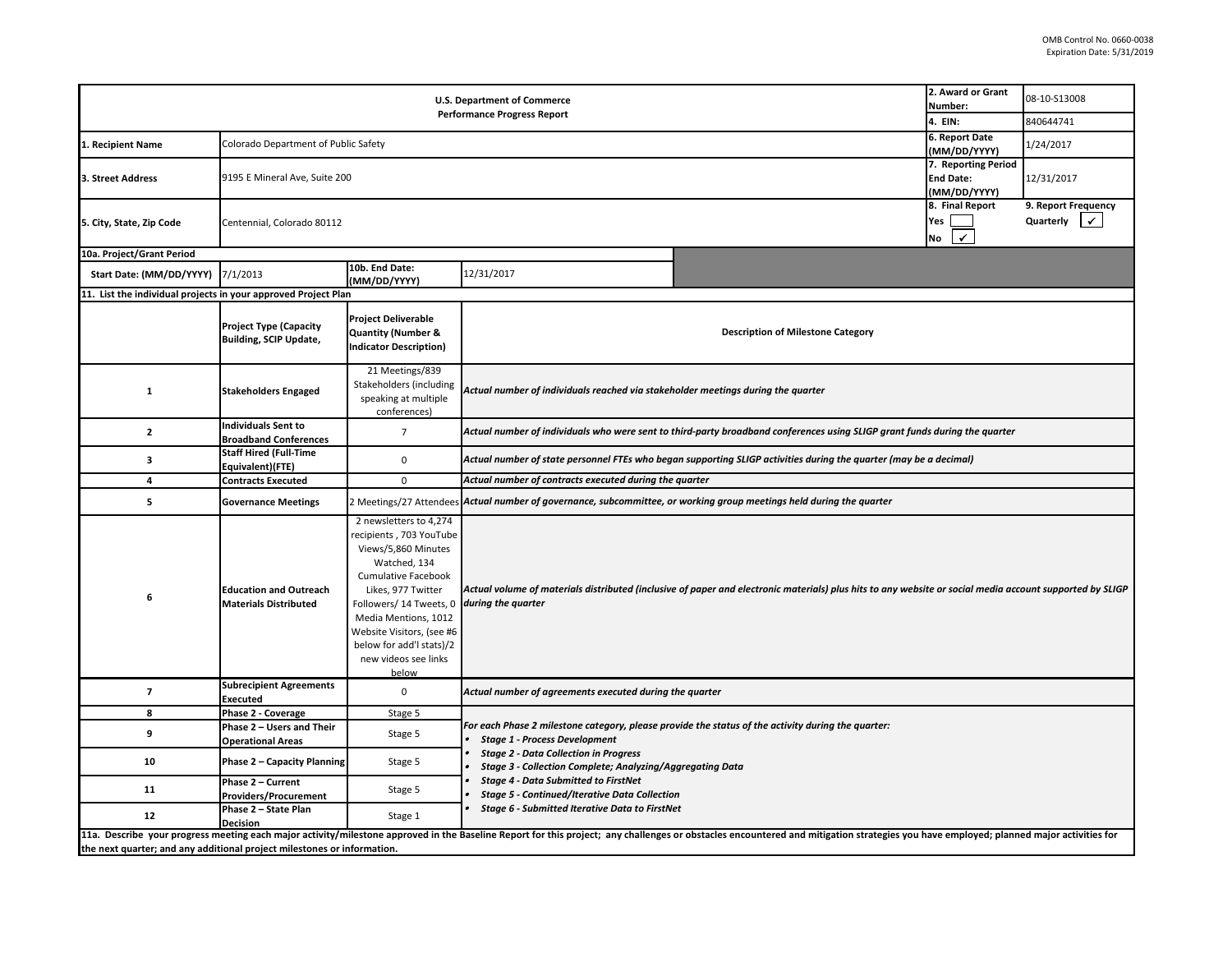1/The FNC Program Staff, SPOC and/or FirstNet Colorado Governing Body (FNCGB) members presented/participated at the following meetings during the quarter (October - December 2016): NENA/APCO Conference: FN and NG 911; CO Leg Taskforce on 911 Oversight, Outage Reporting and Reliability; Colorado State Fire Chief's Conference; Governor and Lt. Governor's Town Hall; FN Western Regional Leadership Meeting; Colorado Counties Inc Winter Conference; Meeting with the Southern Ute Indian Tribe. Additionally the various FNC working groups met a total of 6 times during the quarter. Additionally, staff produced a video for the Smoke Symposium in Long Beach, CA in November https://youtu.be/yry6TgeqCOI. A sampling of presentations from these and previous events can be found at: https://sites.google.com/a/state.co.us/firstnetcolorado/home/resources/presentations.

2/ The SPOC attended the Critical Communications Forum in Chicago and presented on "Advances in LTE: Learning more about CO Demonstration Network." The Education/Outreach Manager attended following conferences and presente the International Technical Fire Rescue Symposium in Albuquerque, NM; the 5G North America Conference: "Overcoming the Interconnection Challenge" and "Evaluating Emerging Technology for Search and Rescue" in Dallas, TX; th Applications Workshop and presented on XPSLTE in College Station, TX; the SPOC and 2 staff attended the Fall SPOC meeting in November in Scottsdale, AZ.

5/October and December 2016 FirstNet Colorado Governing Board (FNCGB) meetings (27 total attendees/2 meetings) were held with the Colorado members, FirstNet staff and other stakeholders in person and via Web/Conference Bri

6/Staff launched the FREE online end-user training entitled: "Introduction to Public Safety Broadband and FirstNet." The 30 minute course was modeled after the original Texas course and can be taken for .5 CEU or as a non-More information can be found at: https://goo.gl/ibS1Tr. There is a video to provide a brief introduction to public safety broadband embedded in the training, and it can be found at: https://youtu.be/w5FeZGOfY I. The SPOC Staff participated in each quarterly FirstNet SPOC call, calls with the FirstNet Region VIII lead, the WestNet bi-weekly call and attended the FirstNet Board and Special Board Meetings via web session. Staff provides month updates (in person whenever possible) to all of the major Land Mobile Radio and Public Safety Communications stakeholder groups (e.g., Consolidated Communications Network of Colorado (CCNC), Rocky Mountain Harris Users Gro Safety Communications Subcommittee (PSCS), Dept of Homeland Security and Emergency Mgmt All Hazards Region/Homeland Security Coordinators Meeting, the Homeland Security Advisory Council, the local NENA/APCO chapter, and th PUC Task Force. FNC Program Staff also participates, when available at the PSCR User Experience Working Group, and various NPSTC Broadband Working Groups on Emerging Technologies, Unmanned Aerial Systems (UAS)/Robotics, Deployables and LMR to LTE Transition, and the FEMA Regional Emergency Communications Coordination Working Group (RECCWG) calls for Region 8 to provide regular programmatic updates. Program staff continues to chair the NPS Broadband Emerging Technologies Working Group and participates on the APCO P43 Governance Working Group.

NOTE: The Colorado Statewide Communications Interoperability Plan (SCIP) was updated and published statewide in September 2016. This information was inadvertently missed in Q3 information update. The SCIP can be found at: https://docs.google.com/a/state.co.us/viewer?a=v&pid=sites&srcid=c3RhdGUuY28udXN8cHNjc3xneDo1YzEzOTM3ZTBhZjliMzc2

Internally, Staff efforts for the quarter included working on the following: FirstNet Colorado branding, marketing, website (www.firstnetcolorado.org), outreach planning, launching of an on-line training, and newsletter pu Mentions: 0 Total for the Quarter can be found at: See Q4 stats below:

|               | <b>Website Sessions</b> | <b>Website Users</b><br>(% of New Users) | <b>Website Page Views</b> | <b>Newsletter Recipients</b> | Email<br><b>Newsletter</b><br><b>Open Rate</b><br>(%) | <b>Media Mentions</b> | <b>Twitter Followers</b><br>(Cumulative<br>Total)/Tweets | <b>Facebook Likes</b><br>(*note this is now<br>counted<br>cumulatively in Q3 | YouTube<br><b>Views/Minutes</b><br>Watched |
|---------------|-------------------------|------------------------------------------|---------------------------|------------------------------|-------------------------------------------------------|-----------------------|----------------------------------------------------------|------------------------------------------------------------------------------|--------------------------------------------|
| October 2016  | 355                     | 253 (63.94%)                             | 878                       | 2136                         | 28.80%                                                |                       | 939 and 5                                                | 129                                                                          | 310 views/2719 min                         |
| November 2016 | 363                     | 197 (48.21%)                             | 923                       |                              |                                                       |                       | 960 and 4                                                | 131                                                                          | 202 views/1574 min                         |
| December 2016 | 294                     | 184 (53.40%)                             | 734                       | 2138                         | 29.50%                                                |                       | 977 and 5                                                | 134                                                                          | 191 views/1567 min                         |

8 – 12/ There was no data collection information that would have provided additional value to FirstNet, so nothing was submitted by the 9/30/16 deadline. The State Plan Decision is still in Stage 1 Process Development only.

11b. If the project team anticipates requesting any changes to the approved Baseline Report in the next quarter, describe those below. Note that any substantive changes to the Baseline Report must be approved by the Depart **Commerce before implementation.** 

N/A

**11c. Provide any other information that would be useful to NTIA as it assesses this project's progress.** 

N/A

**11d. Describe any success stories or best practices you have identified. Please be as specific as possible.**

The team had a successful meeting with theFN regional lead, the FN regional tribal liaison, and the public safety agency heads and 1 tribal council member from the Southern Ute Indian Tribe on Tuesday, Dec. 6, 2016. The gr meet again with the entire tribal council sometime in Q1 or Q2 2017.

**12. Personnel** 

**12a. If the project is not fully staffed, describe how any lack of staffing may impact the project's time line and when the project will be fully staffed.**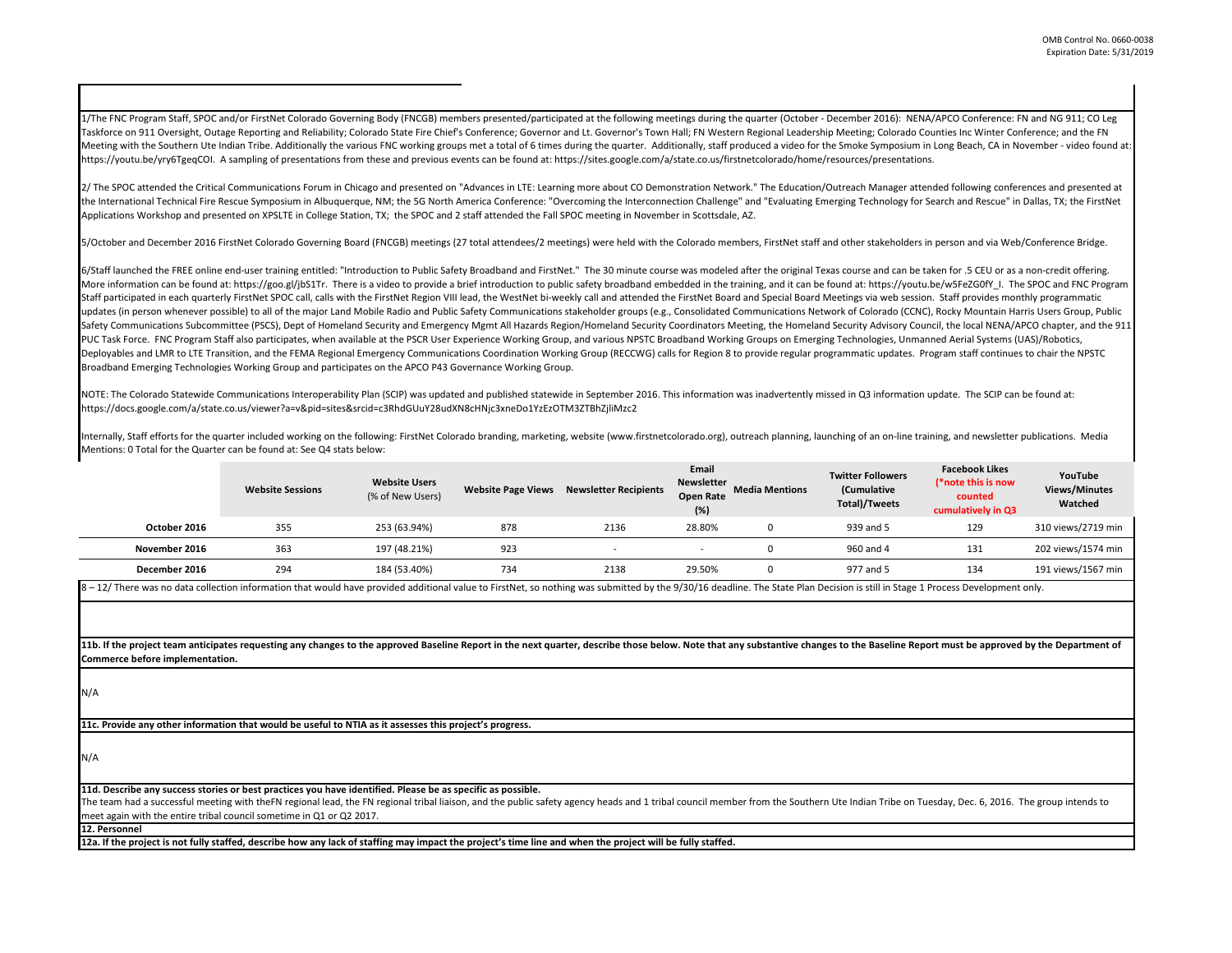| 12b. Staffing Table - Please include all staff that have contributed time to the project. Please do not remove individuals from this table. |          |                                                                                                                                                        |                           |  |  |  |
|---------------------------------------------------------------------------------------------------------------------------------------------|----------|--------------------------------------------------------------------------------------------------------------------------------------------------------|---------------------------|--|--|--|
| <b>Job Title</b>                                                                                                                            | FTE%     | Change                                                                                                                                                 |                           |  |  |  |
|                                                                                                                                             |          | Effective 12/1/15, the employee filling the Public Safety Broadband Program Manager position was hired in by OIT as the Broadband Implementation       | Title and level of effort |  |  |  |
|                                                                                                                                             |          | Manager, a general funded position. This position will be responsible for all duties previously managed by the Public Safety Broadband Program Manager | modified based on         |  |  |  |
| Public Safety Broadband                                                                                                                     |          | however those duties will no longer be funded by SLIGP.                                                                                                | approved grant            |  |  |  |
| Program Manager                                                                                                                             | 0        |                                                                                                                                                        | modification.             |  |  |  |
|                                                                                                                                             |          | Provide support for SLIGP outreach activities                                                                                                          | Title and level of effort |  |  |  |
|                                                                                                                                             |          |                                                                                                                                                        | modified based on         |  |  |  |
| Outreach and Education                                                                                                                      |          |                                                                                                                                                        | approved grant            |  |  |  |
| Manager                                                                                                                                     |          |                                                                                                                                                        | modification.             |  |  |  |
|                                                                                                                                             |          | Provide support for SLIGP program, education and outreach activities                                                                                   | Title and level of effort |  |  |  |
|                                                                                                                                             |          |                                                                                                                                                        | modified based on         |  |  |  |
|                                                                                                                                             |          |                                                                                                                                                        | approved grant            |  |  |  |
| <b>Project Coordinator</b>                                                                                                                  |          |                                                                                                                                                        | modification.             |  |  |  |
| Grant Program Manager                                                                                                                       | 0.2      | Provide support for grant management and reporting requirements                                                                                        | None                      |  |  |  |
| <b>Grant Analyst</b>                                                                                                                        | 0.2      | Provide support for grant management and reporting requirements                                                                                        | None                      |  |  |  |
| <b>Grant Accountant</b>                                                                                                                     | 0.2      | Provide support for budget management and reporting requirements                                                                                       | None                      |  |  |  |
|                                                                                                                                             |          |                                                                                                                                                        | Position removed with     |  |  |  |
| <b>Administrative Support</b>                                                                                                               | $\Omega$ | Provide administrative support for grant management, governance meetings, and outreach activities                                                      | budget modification.      |  |  |  |

г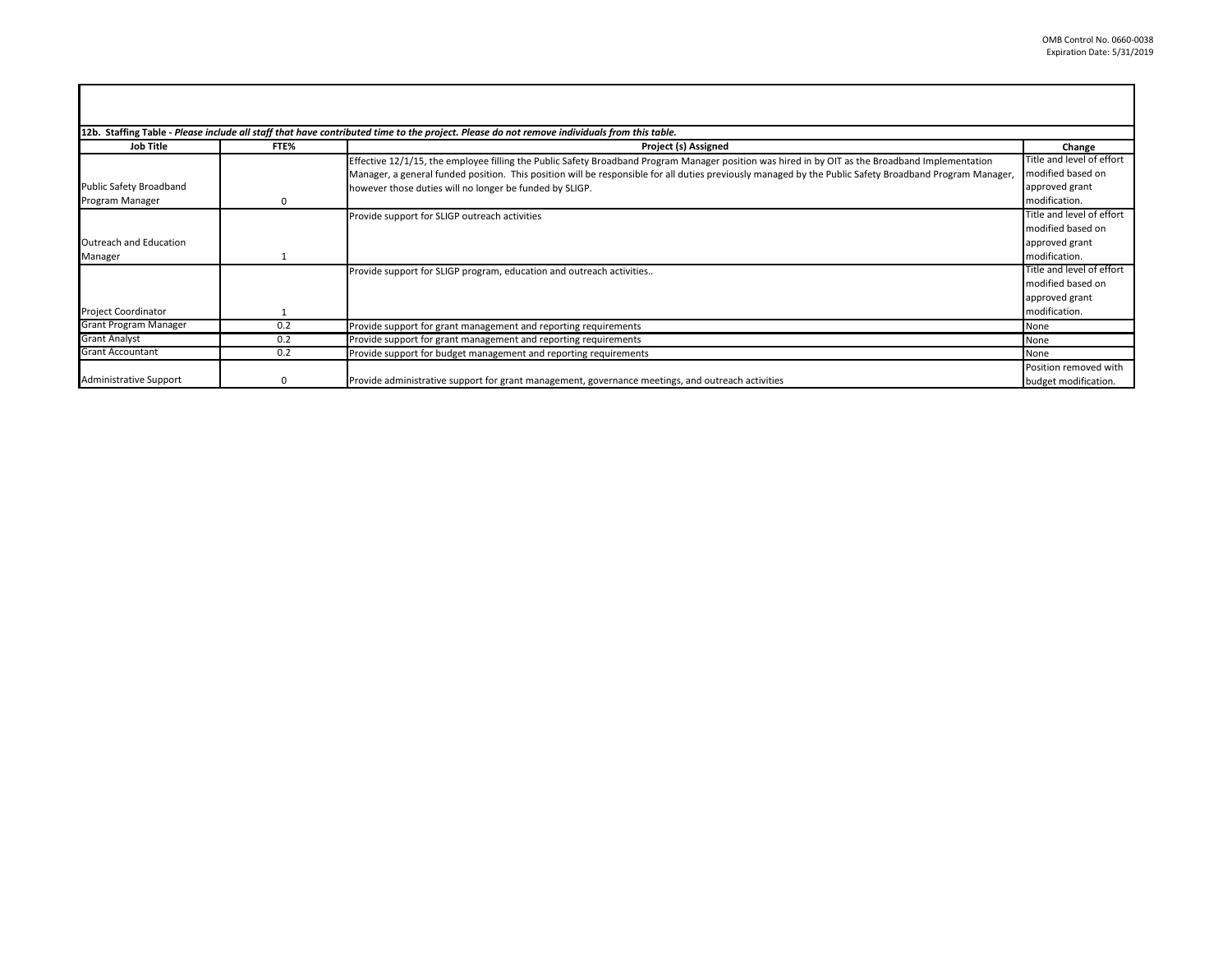| 13. Subcontracts (Vendors and/or Subrecipients)                                                                                       |                                                                                                                                                                                                                                                                                                                                                                                                                                                                                                            |                                 |                                          |                                                                                                                  |                   |                 |                                         |                                          |
|---------------------------------------------------------------------------------------------------------------------------------------|------------------------------------------------------------------------------------------------------------------------------------------------------------------------------------------------------------------------------------------------------------------------------------------------------------------------------------------------------------------------------------------------------------------------------------------------------------------------------------------------------------|---------------------------------|------------------------------------------|------------------------------------------------------------------------------------------------------------------|-------------------|-----------------|-----------------------------------------|------------------------------------------|
| 13a. Subcontracts Table - Include all subcontractors. The totals from this table must equal the "Subcontracts Total" in Question 14f. |                                                                                                                                                                                                                                                                                                                                                                                                                                                                                                            |                                 |                                          |                                                                                                                  |                   |                 |                                         |                                          |
| Name                                                                                                                                  | <b>Subcontract Purpose</b>                                                                                                                                                                                                                                                                                                                                                                                                                                                                                 | <b>Type</b><br>(Vendor/Subrec.) | RFP/RFQ Issued (Y/N)                     | Contract<br><b>Executed</b><br>(Y/N)                                                                             | <b>Start Date</b> | <b>End Date</b> | <b>Total Federal Funds</b><br>Allocated | <b>Total Matching Funds</b><br>Allocated |
| Signals Analytics, LLC                                                                                                                | Subcontracts: Technical Support-MOUs, Data<br>Collection, Coverage Objectives, Training and<br>RFP/Public Notice response assistance                                                                                                                                                                                                                                                                                                                                                                       | Vendor                          | Υ                                        | Y                                                                                                                | 6/3/2015          | 6/3/2017        | \$245,750.00                            | \$0.00                                   |
| Kissinger & Fellman, PC                                                                                                               | Legal/MOU Subcontracts: Costs associated with state,<br>municipal, county and private (outside) legal expertise Vendor/State and<br>on specific issues related to legal/MOU efforts                                                                                                                                                                                                                                                                                                                        | <b>Local Government</b>         | N/ RFP/RFQ not required                  | Y/PO was<br>issued for<br>\$30,000                                                                               | 9/27/2016         | 6/30/2017       | \$180,000.00                            | \$0.00                                   |
| TBD                                                                                                                                   | A/V, Graphics and Production Services associated with<br>development of videos, website or other marketing<br>graphics/materials and other production costs<br>associated with the education and outreach element<br>of the program.                                                                                                                                                                                                                                                                       | Vendor/State<br>Government      | N                                        | $\mathsf{N}$                                                                                                     | TBD               | TBD             | \$30,000.00                             | \$0.00                                   |
| Texas A&M Engineering<br><b>Extension Service (TEEX)</b>                                                                              | Training Services/costs associated with development<br>of on-line training programs and materials to enable<br>training of local, tribal, and state stakeholders on LTE<br>technology. This PO has ended and project is<br>complete.                                                                                                                                                                                                                                                                       |                                 | Vendor/Government N/RFP/RFQ not required | Y/ PO was<br>issued<br>because<br>cost was<br>under<br>\$25000, no<br>other<br>procureme<br>nt vehicle<br>needed | 12/1/2015         | 8/31/2016       | \$20,000.00                             | \$0.00                                   |
| TBD                                                                                                                                   | General Contractual Services for data collection and<br>analysis based on future requirements set out by<br>FirstNet or NTIA.                                                                                                                                                                                                                                                                                                                                                                              | Vendor                          | N                                        | ${\sf N}$                                                                                                        | TBD               | TBD             | \$275,264.00                            | \$0.00                                   |
| Covendis                                                                                                                              | Provide project coordination/administrative support<br>for SLIGP data collection activities, governance<br>meetings, and outreach activities. New contractor<br>position hired using state contract through Covendis -<br>May 4, 2015 - February 3, 2016. If employee is<br>successful, he may be hired as an FTE through the<br>State funded by SLIGP until the end of the grant period<br>(12/31/17). Approved grant modification request<br>reflects funding this new position through end of<br>grant. | Vendor                          | Bid Process completed in<br>April 2015   | PO<br>Executed                                                                                                   | 5/4/2015          | 2/3/2016        | \$57,855.00                             | \$0.00                                   |
|                                                                                                                                       | 13b. Describe any challenges encountered with vendors and/or subrecipients.                                                                                                                                                                                                                                                                                                                                                                                                                                |                                 |                                          |                                                                                                                  |                   |                 |                                         |                                          |
|                                                                                                                                       |                                                                                                                                                                                                                                                                                                                                                                                                                                                                                                            |                                 |                                          |                                                                                                                  |                   |                 |                                         |                                          |